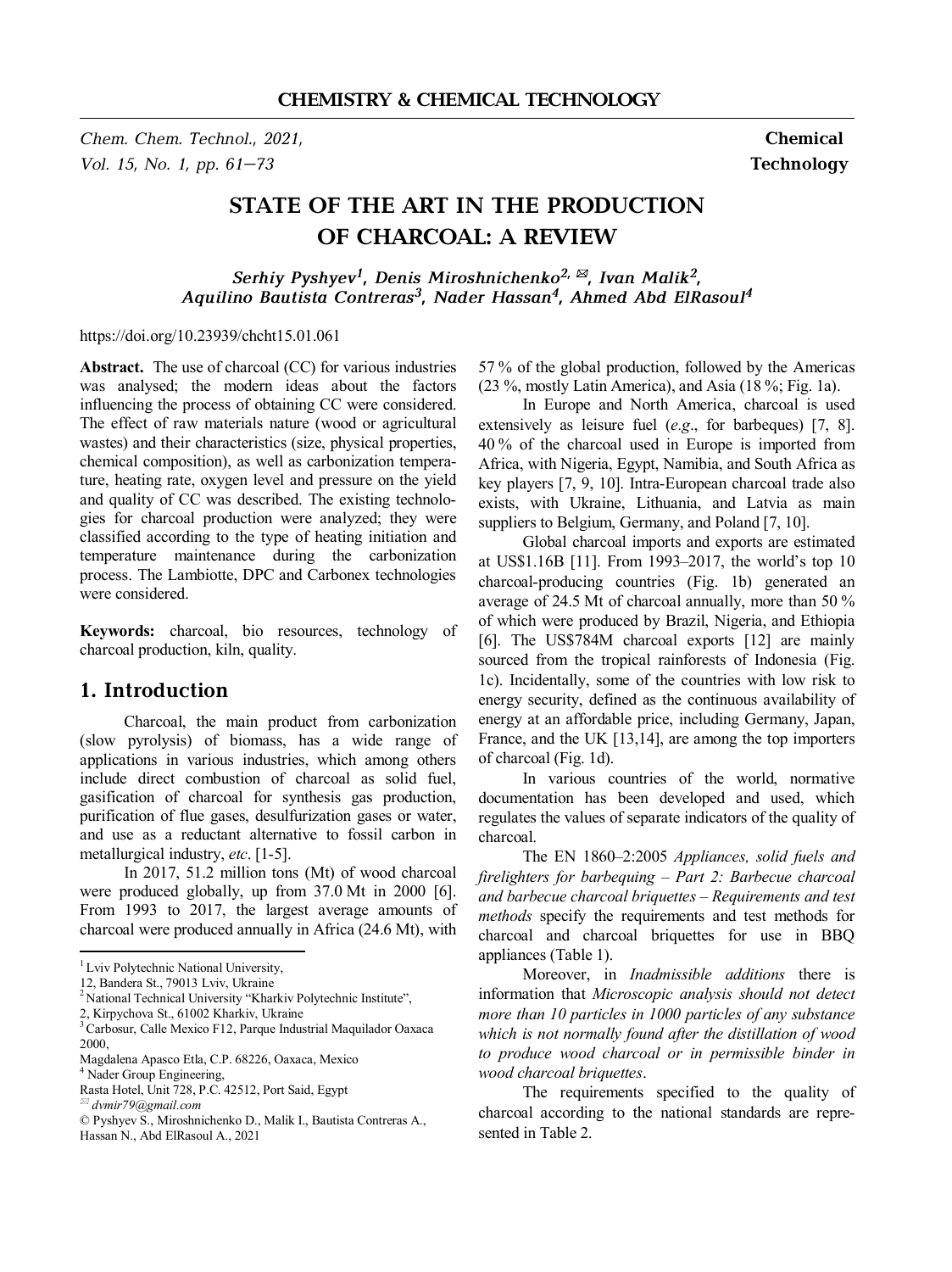Charcoal is manufactured from wood according national standard *Wood raw material for pyrolysis and charring*. Specifications:

- A Charcoal from wood of group 1 (Table 3);
- B Charcoal from blends of wood of group 1 and 2;
- C Charcoal fromblends of wood of group 1, 2 and 3.



**Fig. 1.** Global charcoal production and trade (1993–2017) [6]

*Table 1*

## **Requirements for charcoal and charcoal briquettes**

| Index          | Charcoal                                            | Charcoal briquettes                |  |  |  |
|----------------|-----------------------------------------------------|------------------------------------|--|--|--|
| Fixed carbon   | Minimum $75\%$                                      | Minimum $60\%$                     |  |  |  |
| Ash            | Not exceed 8 %                                      | Maximum 18 %                       |  |  |  |
| Total moisture | Not exceed 8 %                                      | Shall not be above 8 %             |  |  |  |
|                | The particle size shall be                          |                                    |  |  |  |
|                | $0 \text{ mm}$ to 150 mm                            | The granules less than 20 mm shall |  |  |  |
| Granulation    | $-$ No more than 10 % may exceed 80 mm in size;     | not be exceed $10\%$               |  |  |  |
|                | $-$ At least 80 % shall be greater than 20 mm;      |                                    |  |  |  |
|                | $-0$ –10 mm shall not exceed 7 %                    |                                    |  |  |  |
| Volatiles      | Must be carried out to allow determination of fixed |                                    |  |  |  |
|                | carbon                                              |                                    |  |  |  |
| Bulk density   | At least $130 \text{ kg/m}^3$                       |                                    |  |  |  |

*Table 2* 

### **Requirements for charcoal**

|                                                 | Grade   |       |         |        |     |  |  |  |  |
|-------------------------------------------------|---------|-------|---------|--------|-----|--|--|--|--|
| Index                                           | А       |       | B       |        |     |  |  |  |  |
|                                                 | Extra   | First | First   | Second |     |  |  |  |  |
| Apparent density, $g/cm3$ , not less            | 0.37    | 0.37  |         |        |     |  |  |  |  |
| Ash, %, not more                                | 2.5     | 3.0   | 2.5     | 3.0    | 4.0 |  |  |  |  |
| Fixed carbon, % not less                        | 90      | 78    | 88      | 77     | 67  |  |  |  |  |
| Total moisture, % not more                      | h       | 6     | h.      |        | b   |  |  |  |  |
| Granulation, %, not more                        |         |       |         |        |     |  |  |  |  |
| $<$ 25 mm                                       |         |       |         |        |     |  |  |  |  |
| $\leq$ 12 mm                                    |         |       |         |        |     |  |  |  |  |
|                                                 |         |       |         |        |     |  |  |  |  |
| Mass fraction of smut, %, not more              | Absence |       | Absence |        |     |  |  |  |  |
| Bulk density, $g/dm^3$ , not more<br>210<br>210 |         |       |         |        |     |  |  |  |  |

6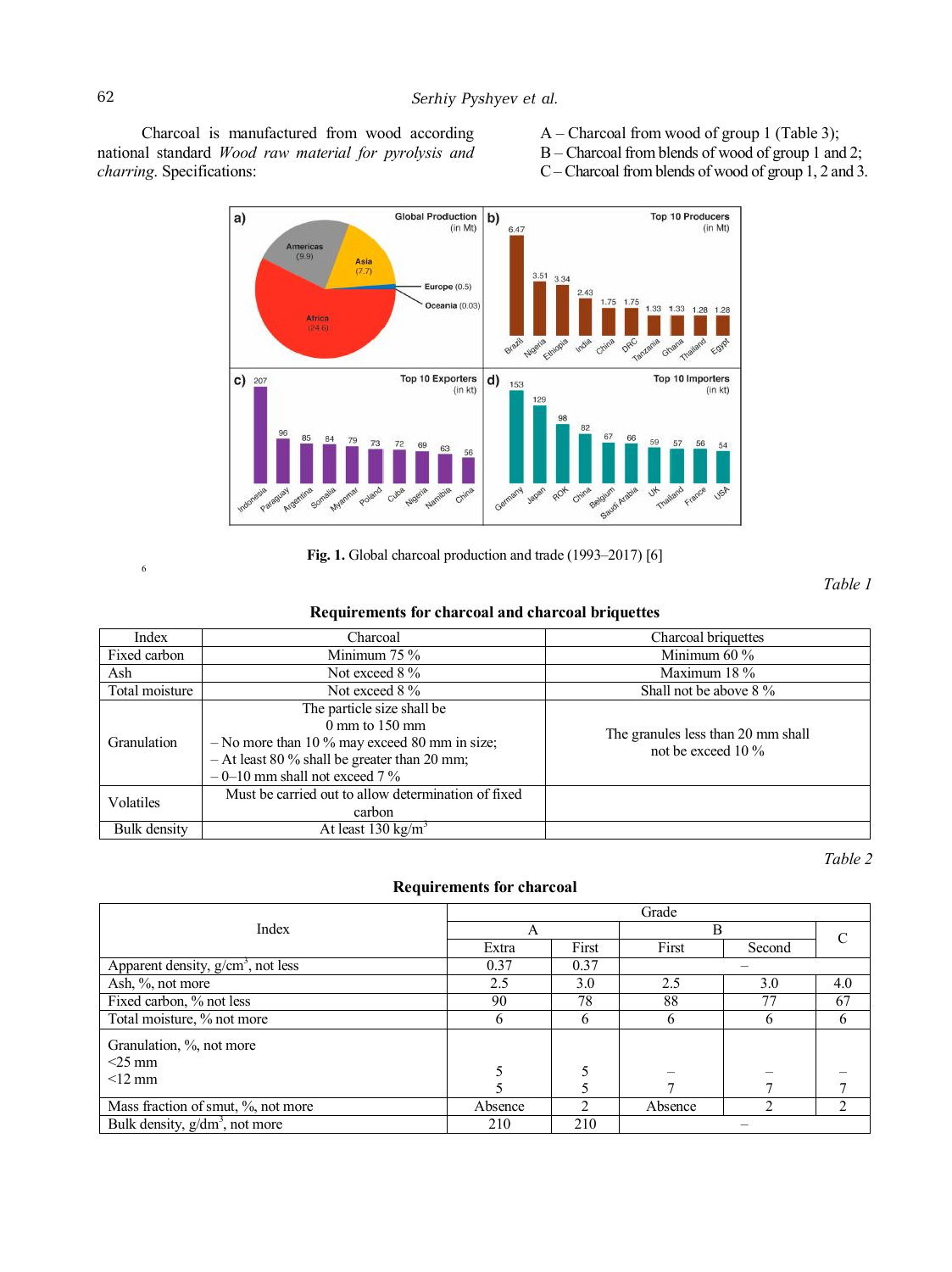*Table 3* 

**Wood raw materials** 

| Process   | Group                                           |                                         |                                         |  |  |  |  |  |
|-----------|-------------------------------------------------|-----------------------------------------|-----------------------------------------|--|--|--|--|--|
|           |                                                 |                                         |                                         |  |  |  |  |  |
| Pyrolysis | birch, beech, ash, hornbeam, elm,<br>oak, maple | aspen, alder, linden,<br>poplar, willow |                                         |  |  |  |  |  |
| Charring  | birch, beech, ash, hornbeam, elm,<br>oak, maple | pine, spruce, cedar, fir, larch         | aspen, alder, linden,<br>poplar, willow |  |  |  |  |  |

# **2. The Raw Materials and Production Conditions**

The raw material for carbonization, its gathering and preparation constitute the single most important aspect of charcoal manufacture no matter what method of carbonization is used. Raw materials are divided into two groups: those derived from trees, *i.e.* wood in some form or other and those derived from agriculture, the so-called agricultural residues.

The mechanical strength of charcoal depends on its lump or powder and also on the raw material. To possess a high crushing strength the raw material must contain lignin and extractives. These substances when carbonized give strength to be charcoal. High strength charcoal requires wood or nut shells as raw material. If lump charcoal is needed then wood is practically the only material though coconut shells produce strong charcoal suited for gas absorption purposes in a size adequate for this application.

The conventional charcoal production consumes a large amount of energy due to the prolonged heating time and cooling time which contribute to the process completing in one to several days. Wood pyrolysis consists of both endothermic and exothermic reactions, as well as the decomposition of different components at different temperature range (473–733 К for hemicellulose; 513–623 К for cellulose and 553–773 К for lignin).

Data for European hardwoods that show the marked rise in heat and electricity use, when the moisture content increases, are presented in Table 4 [15].

The sharp rise in energy consumption when the raw material moisture content rises is not the only problem. Increased moisture input to the system reduces the installed capacity of the plant and slows down production. Moreover, it is important to keep the moisture content of the wood entering the retort to around 30 % or less. Otherwise the gas coming from the retort is difficult to burn and will not produce the hot inert heating gas needed.

The purpose of the study reported in [16] was to determine some properties of wood and charcoal from six clones of Eucalyptus (Table 5).

An average heating rate was 1.67 К/min, the initial temperature was 373 К, the final temperature was 723 К, and it remained stable for a period of 60 min with a total carbonization of 4.5 h. Heating rate of 1.67 К/min provides a charcoal with high mechanical strength, because if a heating rate was used, it would cause the disruption of cells due to the rapid exit of water and gas, causing the cracking of charcoal and generation of fines. Table 6 shows the quality of charcoal from eucalyptus clones.

According to research results, several properties of wood should be considered together for the selection of clones for charcoal production. However, basic density and chemical composition of wood, especially high contents of lignin and low contents of extractives, are the properties that had more influence on charcoal yield and its quality.

The heating value (HHV) can be estimated using the model developed by Nhuchhen and Afzal [17], which has a good prediction accuracy within the error bar of  $\pm 10$  %. The correlation can be expressed as:

$$
HHV = 0.0352FC + 0.1846VM
$$
 (1)

Based on the result of the proximate analysis, the elemental composition of common organic elements such as carbon  $(C)$ , hydrogen  $(H)$ , and oxygen  $(O)$  can be estimated using Eqs. (2)–(4). These were evaluated at an estimate of 95 % confidence level [18]:

| $C = 0.637FC + 0.455VM$ |  |
|-------------------------|--|
|                         |  |

 $H = 0.052FC + 0.062VM$  (3)

 $Q = 0.304$ FC + 0.476VM (4)

The formation of charcoal under laboratory conditions has been studied and the following stages in the conversion process have been recognized [15]:

– at 293–383 К the wood absorbs heat as it is dried giving off its moisture as water vapor (steam). The temperature remains at or slightly above 373 К until the wood is bone dry;

– at 383–543 К thefinal traces of water are given off and the wood starts to decompose giving off some carbon monoxide, carbon dioxide, acetic acid and methanol. Heat is absorbed;

– at 543–563 К the exothermic decomposition of the wood starts. Heat is evolved and breakdown continues spontaneously providing the wood is not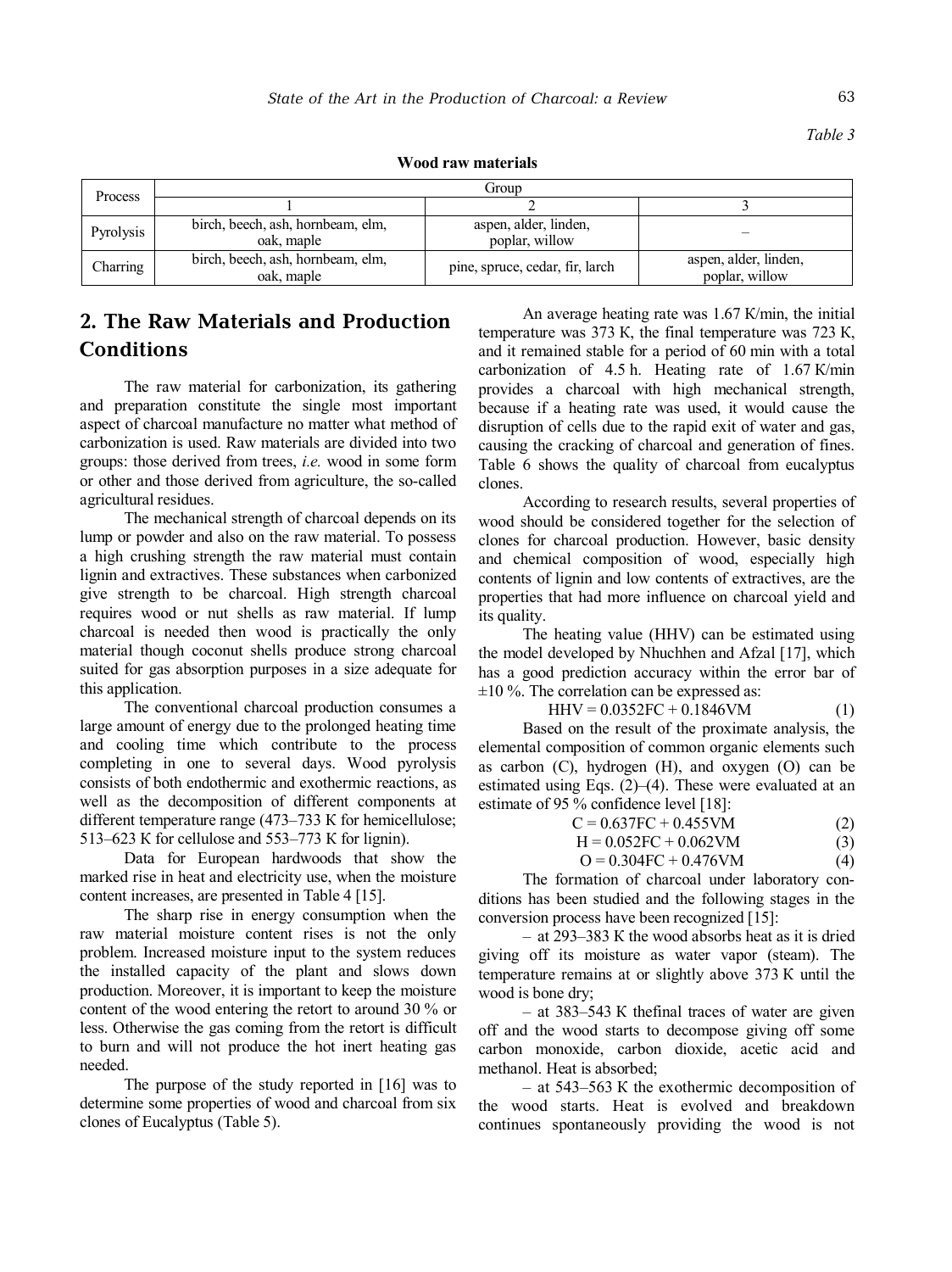cooled below this decomposition temperature. Mixed gases and vapors continue to be given off together with some tar;

– at 563–673 К the breakdown of the wood structure continues, the vapors given off comprise the combustible gases carbon monoxide, hydrogen and methane together with carbon dioxide gas and the condensable vapors: water, acetic acid, methanol, acetone, *etc*. and tars which begin to predominate as the temperature rises:

– at 673–773 К: the transformation of the wood to charcoal is practically complete at 673 К. The charcoal at this temperature still contains appreciable amounts of tar, perhaps 30 wt % trapped in the structure. This soft burned charcoal needs further heating to drive off more of the tar and thus raise the fixed carbon content of the charcoal to about 75 % which is normal for good quality commercial charcoal.

To drive off this tar the charcoal is subjected to further heat inputs to raise its temperature to about 773 K, thus completing the carbonization stage.

Three main stages requiring heat inputs in charcoal making are:

– the drying of the wood;

– raising the temperature of the oven dry wood to 543 К to start spontaneous pyrolysis, which itself releases heat;

– final heating to approx. 773–823 К to drive off tar and increase the fixed carbon to an acceptable figure for good commercial charcoal.

According to [19], *eucalyptus microtheca* heartwood yielded the highest amount of charcoal (44, 32, 28 and 26 %) at the temperatures of 723, 923, 1123 and 1323 К, respectively, in comparison to *E. camaldulensis* (Fig. 2).

*Table 4* 

| Energy used, $MJ/m3$ | Circulating gas, m <sup>3</sup> | Electricity, kWh |
|----------------------|---------------------------------|------------------|
|                      | 210                             |                  |
|                      | 270                             |                  |
|                      | 490                             |                  |
| 293                  | 770                             |                  |
| 460                  | 1050                            |                  |
|                      | 400                             |                  |
|                      |                                 |                  |

#### **Effect of wood moisture content on energy use [15]**

*Table 5* 

|       |                             |           |                        |            | Chemical composition, % |        |             |  |
|-------|-----------------------------|-----------|------------------------|------------|-------------------------|--------|-------------|--|
| Clone | Genetic material            | Ash, $\%$ | Basic density, $g/cm3$ | HHV, MJ/kg | Cellulose+              | Lignin | Extractives |  |
|       |                             |           |                        |            | hemicellulose           |        |             |  |
|       | Eucalyptus camaldulensis    | 0.16      | 0.53                   | 19.07      | 65.25                   | 30.29  | 4.30        |  |
|       | Eucalyptus urophylla Hibrid | 0.14      | 0.55                   | 19.04      | 63.46                   | 31.42  | 4.97        |  |
| 3     | Eucalyptus grandis Hibrid   | 0.12      | 0.58                   | 19.03      | 65.90                   | 29.82  | 4.15        |  |
| 4     | Eucalyptus urophylla Hibrid | 0.10      | 0.55                   | 19.10      | 66.42                   | 28.78  | 4.70        |  |
|       | Eucalyptus urophylla        | 0.11      | 0.59                   | 18.87      | 65.44                   | 29.68  | 4.77        |  |
| 6     | Eucalyptus camaldulensis    | 0.18      | 0.56                   | 19.24      | 66.36                   | 30.37  | 3.10        |  |

**Quality of eucalyptus clones [16]** 

*Table 6* 

| Clone | Gravimetric          | Bulk density, | HHV, MJ/kg | Proximate analysis, % |       |       |  |  |
|-------|----------------------|---------------|------------|-----------------------|-------|-------|--|--|
|       | $kg/m^3$<br>yield, % |               | Ash, $\%$  | VM                    | FC    |       |  |  |
|       | 34.95                | 0.36          | 31.04      | 0.35                  | 26.72 | 72.93 |  |  |
|       | 34.40                | 0.38          | 31.41      | 0.33                  | 24.76 | 74.91 |  |  |
|       | 34.90                | 0.39          | 31.02      | 0.35                  | 25.79 | 73.86 |  |  |
|       | 34.30                | 0.37          | 29.60      | 0.41                  | 25.74 | 73.86 |  |  |
|       | 35.40                | 0.41          | 31.89      | 0.36                  | 26.08 | 73.56 |  |  |
|       | 35.70                | 0.41          | 31.60      | 0.64                  | 24.23 | 75.13 |  |  |

#### **Quality of charcoal from eucalyptus clones [16]**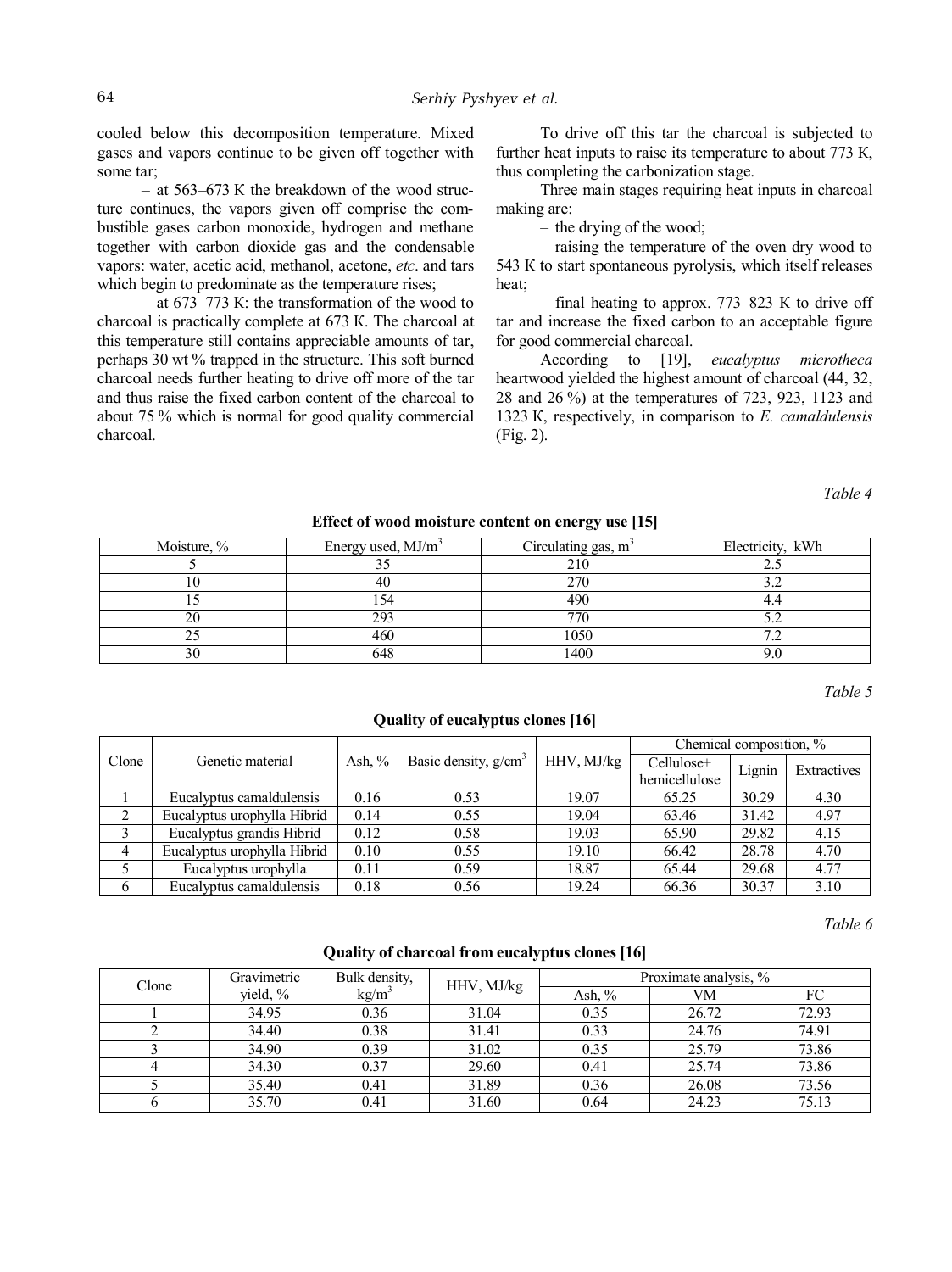

**Fig. 2.** Charcoal yield from sapwood and heartwood of *E. camaldulensis* and *E. microtheca* at different temperatures [19]

Oyedun *et al*. [20] proposed a multistage pyrolysis, which is an approach to carry out pyrolysis with multiple heating stages so as to gain certain processing benefits. It was proposed a three-stage approach, which included rapid stepwise heating stage to a variable target temperatures of 523, 573, 623 and 673 К, slow and gradual heating stage to a final temperature of 673 К and adiabatic with a cooling stage. The multistage pyrolysis process can save 30 % of energy and the processing time by using a first temperature target of 573 К and heating rate of 5 К/min to produce a fixed-carbon yield of 25.73 % as opposed to the base with a fixed-carbon yield of 23.18 %.

The long cooling time of charcoal produced from eucalyptus pyrolysis is due in part to the heat generation in oxidation reactions at low temperatures. The intensity of these reactions depends on complex interactions between the interstitial gas and the solid matrix. It was evidenced that the rate of oxygen consumption increases with a charcoal temperature at rates that depend on the initial concentration of  $O_2$ . The beginning of the oxidation reactions was observed at 340 К in atmospheres with  $20.9\%$  O<sub>2</sub>. The overall activation energy for the selfheating phenomenon was17.790 J/mol and its intensity was increased with the temperature and  $O_2$  concentration [21].

The effect of biomass heating rate, purging gas flow and particle size on the yield of charcoal from pine wood was quantified in a series of pyrolysis experiments using a thermos-gravimetric apparatus [22]. Temperaturetime curves obtained during the heating of biomass showed that the pyrolysis reactions became exothermic at about 623 К. Increasing the flow of inert carrier gas through the biomass sample resulted in a decrease in the charcoal yield and a faster rate of biomass decomposition. At zero gas flow the charcoal yield is independent of particle size. As gas flow through the sample is increased the yield of charcoal is increasingly dependent on the increasing particles size.

Increasing the wood heating rate from 0.11 to 10 К/min resulted in the decreasing charcoal yield. The period of fast biomass decomposition shifted to higher temperatures and the start of decomposition occurred at higher temperatures. These results indicate that low temperature reactions of charcoal formation are favored by low heating rates and the initial charcoal acts as a catalyst for primary biomass decomposition. Lower heating rates are also associated with the increased retention of pyrolysis vapors in the biomass which results in increased production of secondary charcoal and increased charcoal yield.

Kluska *et al*. [23] described the results of corncobs carbonization for the preparation of barbeque charcoal and combustion characteristics of corncob char. The characteristics of corncob are presented in Table 7.

*Table 7* 

|           |                       |             |               |       |                                 |                     |           | . .<br>__ |      |
|-----------|-----------------------|-------------|---------------|-------|---------------------------------|---------------------|-----------|-----------|------|
|           | Proximate analysis.   | $\%$        |               |       | <sup>I</sup> Iltimate analysis, | MJ/kg<br><b>HHV</b> |           |           |      |
| <b>NI</b> | <b>TTM</b><br>/M      | Ash         | $\sim$ $\sim$ |       | <b>COLOR</b><br>. .             |                     |           |           |      |
| 10.2      | $\overline{a}$<br>56. | $\sim$<br>. | 41.86         | 15.69 | 6.I 8                           | 5.65                | $_{0.04}$ | 1.65      | 10.2 |

**Proximate and ultimate analysis of corncob waste [23]**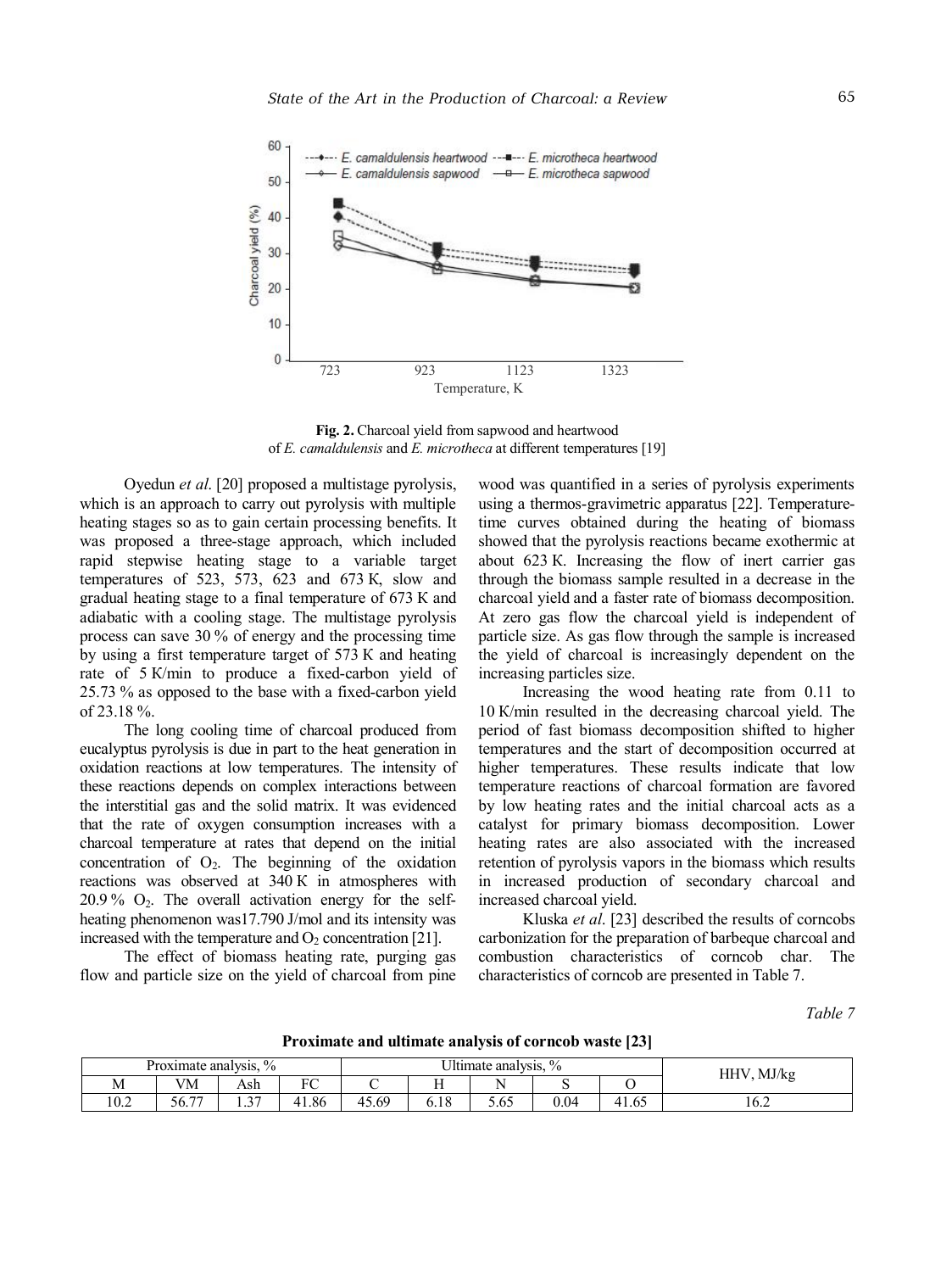Experimental results concerning the influence of carbonization temperature on char yield show that the average yield of the obtained char decreased with the temperature from 43.1 % at 573 К to 22.7 % at 973 К (Fig. 3).

The range from 573 to 773 K represents the main stage of carbonization, where the greatest mass loss of the sample can be observed. This is related to the decomposition of cellulose and hemicellulose, the contents of which in a cob are  $34-37\%$  and  $35-39\%$ , respectively [24, 25]. The retardation of the carbonization process above 773 К is associated with the thermal decomposition of lignin, which content is approximately 15–17 % [25]. Moreover, experimental results show that the higher heating value increased from 27.5 to 31.5 MJ/kg along with the increase in carbonization temperatures from 573 to 973 К. It can be seen that the heating value of corncob char at the first stage rapidly increased, then decreased above 773 K. At the first stage, pyrolytic gases with calorific values lower than that of the char were released from the fuel particle due to the thermal composition of cellulose and hemicellulose, with a simultaneous increase in a fixed carbon content. The

yield of the char decreased but energy density increased along with the carbonization temperature. Above 773 К the pyrolysis process slowed; the pyrolytic gases and tar were removed and the rate of calorific value increase decreased.

Fig. 4 presents the results of the proximate analysis of char obtained from the carbonization of corncobs at different process temperatures.

An increase in carbonization temperature caused the increase in the fixed carbon content, from 54.9 % at 573 К to 86.7 % at 973 К, with a simultaneous decrease in volatile matter content from 40.2 to 8.3 %. The ash content in the char increased from 1.4 % at 573 К to 4.9 % at 973 К. The variations in the volatile matter and fixed carbon yields show that, above 873 К, fixed carbon yield increased about 2 % and volatile yield decreased about 2 %, indicating that the carbonization process slowed.

Table 8 presents elemental and calculated O/C and H/C for corncob char resulting from different temperatures of carbonization. The results show that the hydrogen and oxygen contents decreased with increased carbonization temperatures; this was caused by the breaking of the weaker bonds within the structure of the char.



**Fig. 3.** Influence of the temperature of carbonization of corncobs on product yields and HHV [23]



**Fig. 4.** Proximate analysis of char from corncob carbonization at various process temperatures [23]

*Table 8* 

| Temperature, K | Ultimate analysis, % |      |      |       |      |          |  |  |  |  |
|----------------|----------------------|------|------|-------|------|----------|--|--|--|--|
|                |                      |      |      |       | H/C  | O/C      |  |  |  |  |
| 573            | 69.18                | 4.50 | 5.42 | 19.98 | 0.78 | 0.22     |  |  |  |  |
| 673            | 73.01                | 3.55 | 4.40 | 18.12 | 0.58 | 0.19     |  |  |  |  |
| 773            | 80.63                | 3.15 | 5.94 | 9.36  | 0.47 | 0.09     |  |  |  |  |
| 873            | 82.96                | 2.43 | 4.59 | 9.11  | 0.35 | 0.08     |  |  |  |  |
| 973            | 85.25                | 1.83 | 3.99 | 8.01  |      | $0.07\,$ |  |  |  |  |

**Ultimate analysis of corncob char produced at different carbonization temperatures [23]**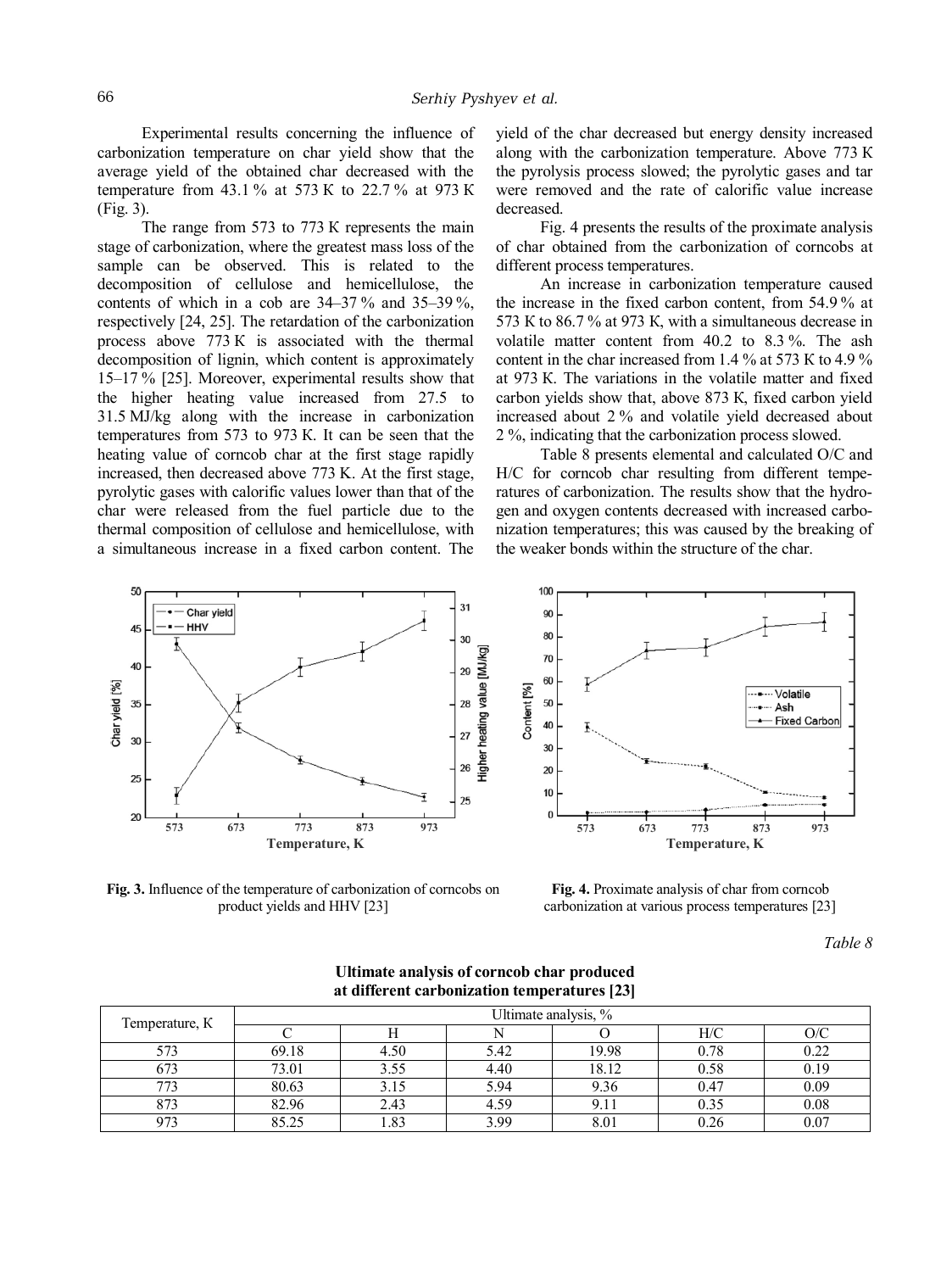The decrease in oxygen and hydrogen content is associated with the emission of both gaseous and liquid (volatile) pyrolysis products. The decrease in hydrogen content can be divided into two stages: firstly, mainly associated with the formation of liquid products, and the second, in which the reduction of the hydrogen content in the char was connected with the pyrolytic gas production. The first stage, which concerned dehydration and the formation of volatile products (anhydrosugars and furanic compounds) from cellulose, decomposition of hemicellulose along with the formation of anhydrosugars, aldehydes, ketones and emissions of phenolic derivatives from lignin decomposition, occurred at temperatures up to 723–773 К. At the second stage, in addition to the emission of phenyl derivatives from lignin, demethylation, demethoxylation, and dehydrogenation reactions took place at the temperature of above 873 К in all three main lignocellulosic biomass components. The decrease in the oxygen content is associated with a number of reactions, starting with all processes classified in the paper and continuing to the first stage of reduction of hydrogen content in the solid fraction. The second main source of oxygen reduction is its emission in the form of carbon

monoxide and carbon dioxide. Among the processes the products of which are the indicated gases, the most important are the decarboxylation of –COOH and Oacetyl groups and the cracking and reforming of groups of –COOH, C=O, C–H, and C–O–C bonds.

The results also affect the atomic ratios of H/C and O/C. The H/C atomic ratio for corncobs decreased from 1.62 to 0.26 at a carbonization temperature of 973 К; the O/C atomic ratio for corncobs decreased from 0.66 to 0.07 at 973 К. According to the literature [26-28], the decrease in the H/C and O/C atomic ratios leads to the increase in aromatic and carbonaceous content and result in a reduced hydrophilic char surface.

The elemental composition of char, as well as its properties, depends on final carbonization temperatures. At high temperatures the carbon content increases dramatically. The yield, water absorbency and hydrogen content decrease rapidly as the carbonization temperature increases. The yield is quite low at higher temperatures and hence the production of charcoal at these temperatures is only of theoretical interest [29]. Table 9 shows the yields of gas, char, tar, and condensed liquid from the biomass samples at different carbonization temperatures.

*Table 9* 

| Yields of charcoal, liquid (tar and condensed organics), and gas from the biomass samples |  |
|-------------------------------------------------------------------------------------------|--|
| at carbonization temperatures [29]                                                        |  |

|               |      |                 |      | Temperature, K    |                  |      |                   |  |  |  |  |
|---------------|------|-----------------|------|-------------------|------------------|------|-------------------|--|--|--|--|
| Sample        | 823  | 923             | 1023 | 1123              | 1223             | 1323 | 1423              |  |  |  |  |
|               |      | Spruce wood     |      |                   |                  |      |                   |  |  |  |  |
| Charcoal      | 38.3 | 32.6            | 29.4 | 27.8              | 26.1             | 25.7 | 25.4              |  |  |  |  |
| Gas           | 19.2 | 20.2            | 24.9 | 35.8              | 56.5             | 59.1 | 66.7              |  |  |  |  |
| Liquid        | 34.3 | 37.8            | 38.5 | $\overline{29.0}$ | 12.6             | 12.8 | 6.4               |  |  |  |  |
| Tar           | 10.2 | 9.4             | 7.2  | 7.4               | 4.8              | 2.4  | 1.5               |  |  |  |  |
|               |      | Beech wood      |      |                   |                  |      |                   |  |  |  |  |
| Charcoal      | 35.6 | 29.7            | 26.2 | 24.7              | 23.6             | 23.0 | 22.7              |  |  |  |  |
| Gas           | 18.0 | 22.3            | 25.4 | 37.3              | 59.1             | 62.5 | 69.8              |  |  |  |  |
| Liquid        | 36.2 | 38.4            | 40.4 | 40.9              | 13.0             | 12.3 | 6.2               |  |  |  |  |
| Tar           | 10.2 | 9.6             | 8.0  | 7.1               | 4.3              | 2.2  | 1.3               |  |  |  |  |
| Ailantus wood |      |                 |      |                   |                  |      |                   |  |  |  |  |
| Charcoal      | 35.7 | 30.1            | 26.6 | 24.9              | 23.6             | 23.2 | 22.8              |  |  |  |  |
| Gas           | 18.1 | 22.3            | 25.3 | 36.6              | 59.3             | 62.3 | 69.5              |  |  |  |  |
| Liquid        | 36.1 | 37.9            | 40.2 | 31.3              | 14.6             | 12.4 | 6.3               |  |  |  |  |
| Tar           | 10.1 | 9.7             | 7.9  | 7.2               | 4.5              | 2.1  | 1.4               |  |  |  |  |
|               |      | Hazelnut shells |      |                   |                  |      |                   |  |  |  |  |
| Charcoal      | 42.6 | 38.4            | 34.8 | 32.5              | 31.3             | 30.9 | 30.7              |  |  |  |  |
| Gas           | 17.8 | 22.4            | 30.6 | 36.4              | 49.8             | 50.5 | 52.1              |  |  |  |  |
| Liquid        | 27.9 | 28.6            | 27.0 | 22.6              | 16.3             | 16.1 | 15.5              |  |  |  |  |
| Tar           | 11.7 | 10.6            | 7.6  | 8.5               | $\overline{3.6}$ | 2.4  | 1.7               |  |  |  |  |
|               |      | Walnut shell    |      |                   |                  |      |                   |  |  |  |  |
| Charcoal      | 43.5 | 38.6            | 34.0 | 33.1              | 31.9             | 31.5 | 31.0              |  |  |  |  |
| Gas           | 17.3 | 23.1            | 30.5 | 38.7              | 47.8             | 50.2 | $\overline{51.7}$ |  |  |  |  |
| Liquid        | 27.7 | 27.9            | 28.1 | 21.6              | 16.5             | 16.1 | 15.6              |  |  |  |  |
| Tar           | 11.5 | 10.4            | 7.4  | 6.6               | 3.8              | 2.2  | 1.7               |  |  |  |  |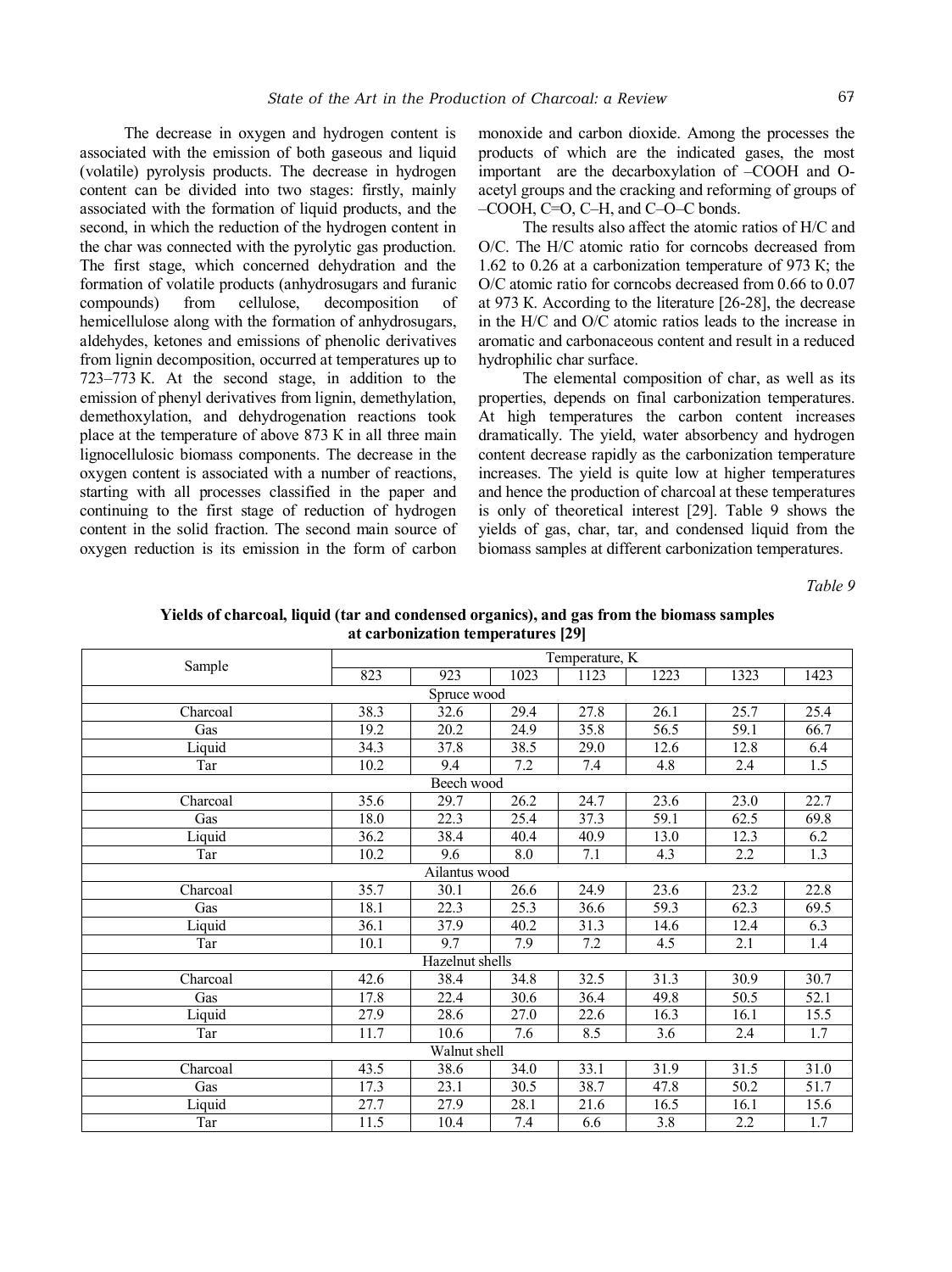It is obvious that the most interesting temperature range for the production of the pyrolysis products is between 625 and 775 K. The charcoal yield decreased gradually from 43.5 to 31 % for the walnut shell and from 38.3 to 25.4 % for the spruce wood with an increase of temperature from 550 to 1150 K. The charcoal yield decreases as the temperature increases. The ignition temperature of charcoal increases as the carbonization temperature increases.

Slow pyrolysis of *pequi* seeds (2 К/min, 703 К) produced up to 40 % of high-grade charcoal with 60 % of fixed carbon, 43 % of bio-oil, and 16 % of light gases. The overall energy extraction efficiency was estimated as 61 %, based on the higher heating value of wet *pequi* seeds. The investigation confirmed that waste *pequi* could



**Fig. 5.** The influence of the carbonization residence time on the calorific value, moisture content, and ash content of the resulting charcoals at the temperature of 673 К and particle size of 5 mm [31]

On the contrary, the higher the residence time of the pyrolysis process, the lower the moisture content in the charcoal. The moisture content of the charcoal was found to be  $1.57-1.10\%$  in the range of  $15-75$  min.

The pyrolysis temperature affects the composition of the product. Fig. 6 shows the charcoal calorific value, moisture content, and ash content at different temperatures. The highest calorific value of 29.15 MJ/kg was obtained at a maximum temperature of 723 К, and the lowest 24.73 MJ/kg at 523 К. The highest ash content of 1.1 % was recorded at the highest temperature of 723 Kand the lowest ash content of  $1.01\%$  – at 523 K. The moisture content at the stated temperature was found to be 2.43 and 1.21 %, respectively.

Based on the observations made, 673 К is the best temperature that gave good yield and calorific value.

The particles size of biomass greatly affects the heating rate of solid fuel. The effect of the biomass particle on the charcoals quality parameters was noticed in Fig. 7.

be considered a promising renewable energy source for combined heat and power generation for the Brazilian agro-food industry [30].

Ahmad *et al*. [31] described the results about the influence of pyrolysis process conditions on the quality of coconut shells charcoal.

Fig. 5 shows the influence of the carbonization residence time on the charcoal calorific value, moisture content, and ash content at a constant temperature of 673 К and particle size of 5 mm. The ash content and the calorific value of the charcoal increased from 1.02 to 1.13 % and from 25.99 to 29.54 MJ/kg, respectively, with increasing carbonization residence time. The heat content of the charcoal was found to be high at higher temperatures and *vice versa*.



**Fig. 6.** The influence of the carbonization temperature on the calorific value, moisture content, and ash content of the resulting charcoals at the duration of 60 min and particle size of 25 mm [31]



**Fig. 7**. The influence of the biomass particle size on the calorific value, moisture content, and ash content of the resulting charcoal at the temperature of 673 К and residence time of 60 min [31]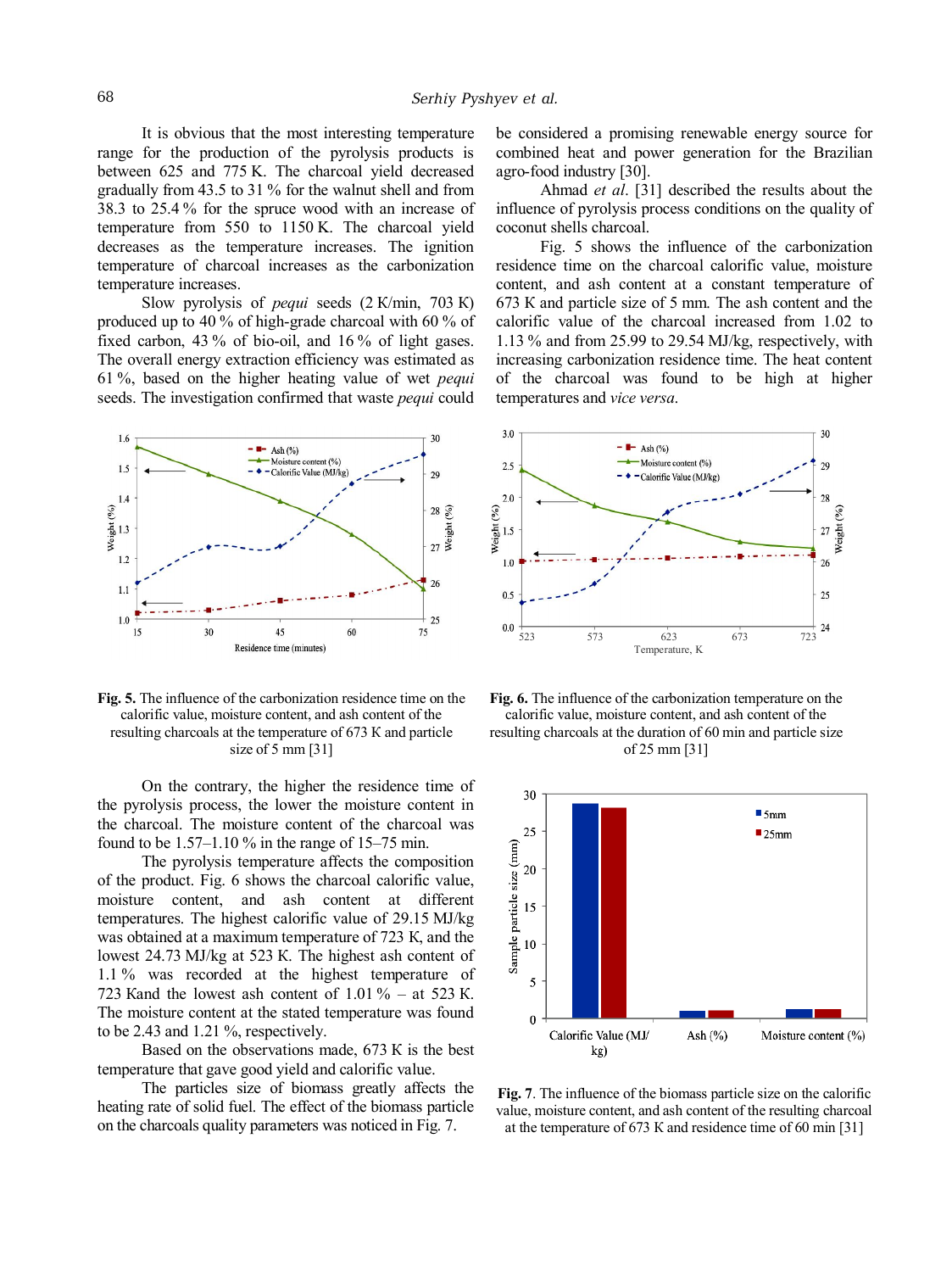At the same temperature and residence time, the calorific value and the ash content values are higher for the smaller particles size. The calorific value and the ash content for the particles size of 5 mm are 28.73 MJ/kg and 1.08 %, respectively; for the particles size of 25 mm these values are 28.11 MJ/kg and 1.09 %, respectively. It was found that the moisture contents were 1.28 % and 1.31 % for the particles of 5 mm and 25 mm, respectively.

The work [32] focused on analyzing the effect of process parameters (feedstock particle size, initial mass, and the residence time of gas released during the devolatilization) on the mass and fixed carbon yields of charcoal produced (Table 10).

The influence of the initial mass on char and FC yield can be clearly observed by comparing the data between columns 1 and 2 with columns 3 and 4, respectively. In the case of spruce GROT (top and branches) for example, the char and FC yield significantly increased by 39.1 % from 20.59 % (column 1) to 28.64 % (column 3) and from 18.03 % (column 2) to 25.08 % (column 10), respectively.

Similar trends are observed for the birch GROT with lower increase percentages of 32.81 % and 32.79 % for the char and FC yields, respectively. The trends are also valid for the case of spruce stem wood, but not birch stem wood. The positive effect of increasing initial mass of feedstock on the yields can be attributed to the catalytic formation of secondary char due to longer contact time between pyrolysis gas and char during carbonization, except for the unexpected results of the birch wood case, the reason of which is unknown. Similar to the case of birch wood tests with different initial masses, no consistent trend was observed as expected when increasing the feedstock particle size from  $(63 \text{ µm} < d < 100 \text{ µm})$  to  $(d \le 1$  mm). This can be examined by comparing the (no lid) data of column 3 *versus* 7, and column 4 *versus* 8 (no lid), as well as even the (with lid) data of column 5 *versus* 9, and column 6 *versus* 10. It is to say that the yield changes from case to case varied up and down within  $\pm$ 13 %, and the reason is unknown.

Let us now compare the data of columns 3 *versus* 5, and columns 4 *versus* 6 for the small particle size  $(63 \text{ }\mu\text{m} < d < 100 \text{ }\mu\text{m})$  and columns 7 *versus* 9, and columns 8 *versus* 10 for the large particle size  $(d < 1$  mm) to evaluate the effect of the pyrolysis gas confinement in the reactor. Interestingly, for all cases the effect is positive. The most significant improvements in char and FC yields are observed for the test of birch GROT with the large particle size  $(d < 1m m)$ . Indeed, the char and FC yields increased by 33.83 % and 32.04 %, respectively, from 21.96 % (column 7) to 29.39 % (column 9) and 19.10 % (column 8) to 25.22 % (column 10).

In general, the results from the lid tests can be explained by the fact that the escape of nascent pyrolysis gas from the sample was hindered by the lid and the residence time of the gas in the matrix and vicinity of the solid carbon residues was increased. It has been reported beneficial effects of increased vapor-phase residence times and increased vapor concentrations on favoring char formation and char yields [33, 34]. The reason for this is that keeping the released pyrolysis gas in contact with both decomposing solid biomass and the solid mass products has the effect of secondary tar reactions taking place inside the crucible, forming the secondary char and increasing the char yield.

Bui *et al.* [35] investigated the  $CO<sub>2</sub>$  gasification reactivity of Norwegian Spruce charcoals from stem wood and its forest residue produced at different pressures. After cutting into small pieces and drying at 378 К for 24 h, the raw samples were subjected to flash carbonization at about 773 К and different pressures of 0.79 and 2.17 MPa. Characteristics of the produced charcoals are given in Table 11.

The gasification behavior of charcoals towards  $CO<sub>2</sub>$ was investigated by using TGA. The sample was heated from room temperature to different gasification temperatures of 1073, 1123 and 1223 К with a heating rate of 13 К/min under a nitrogen flow of 100 ml/min. After reaching the gasification temperature, the nitrogen flow was replaced by a  $CO<sub>2</sub>$  flow with the same flow rate. The charcoal gasification was maintained until a constant weight was reached. In this study two kinetic models, the random pore model (RPM) and overlapped grain model (OGM), were employed for kinetic modelling and simulation [36, 37].

The extracted kinetic parameters together with fit quality at 1123 К for all charcoals are shown in Table 12.

It can be observed that the two kinetic models represent well the experimental data. However, the OGV was better regarding fit quality. The extracted kinetic parameters from the two kinetic models were similar to each other. For instance, the activation energy of spruce charcoal produced at 0.79 MPa was about 222 kJ/mol obtained from the RPM, whereas it was about 224 kJ/mol for the OGM.

Wang *et al*. [38] studied the effect of storage time and conditions on the properties of the woody charcoal were. It was observed that the volatile content of the collected charcoal samples generally increased along the storage time, whereas the fixed carbon content of the samples decreased on average by about 3 %. Findings of this work indicate that properties of charcoal might change considerably after storage and transportation time. Such changes are related to storage conditions, and charcoal properties and size.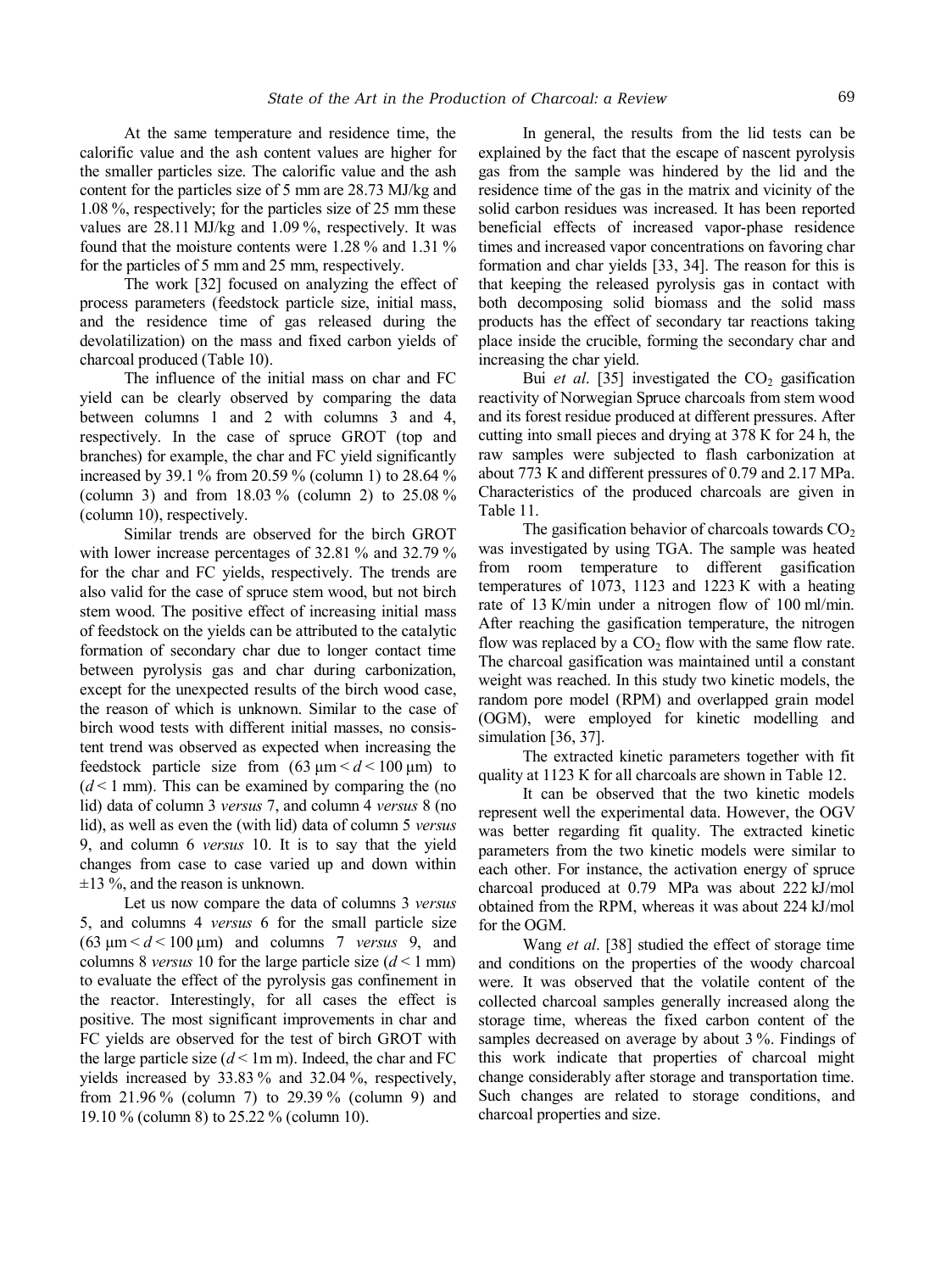## 70 *Serhiy Pyshyev et al.*

### *Table 10*

|                   | 63 µm $\leq d \leq 100$ µm | Initial mass: 1 mg, |            | Initial mass: 10 mg;<br>$d < 1$ mm |            |                 |            |                   |            |          |
|-------------------|----------------------------|---------------------|------------|------------------------------------|------------|-----------------|------------|-------------------|------------|----------|
| Sample            | No lid                     |                     | No lid     |                                    | With lid   |                 | No lid     |                   | With lid   |          |
|                   |                            |                     |            | 4                                  |            | 6               |            | 8                 |            | 10       |
|                   | $y_{char}$                 | $y_{\text{fc}}$     | $y_{char}$ | $y_{\textit{fc}}$                  | $y_{char}$ | $y_{\text{fc}}$ | $y_{char}$ | $y_{\textit{fc}}$ | $y_{char}$ | $y_{fc}$ |
| Spruce GROT       | 20.59                      | 18.03               | 28.64      | 25.08                              | 30.44      | 26.56           | 26.65      | 23.34             | 30.24      | 26.38    |
| Spruce wood       | 14.93                      | 14.26               | 17.74      | 16.94                              | 23.90      | 22.33           | 19.52      | 18.64             | 22.21      | 20.75    |
| <b>Birch GROT</b> | 18.93                      | 16.47               | 25.14      | 21.87                              | 32.89      | 28.22           | 21.96      | 19.10             | 29.39      | 25.22    |
| Birch wood        | 16.78                      | 15.68               | 16.04      | 14.98                              | 20.56      | 18.71           | 17.68      | 16.52             | 20.49      | 18.65    |

#### **Char yields and fixed carbon yields [32]**

*Table 11* 

**Proximate and ultimate analysis of charcoal samples [35]** 

| <b>Samples</b> | Pressure, bar | Proximate analysis |                       |                        | Ultimate analysis |      |      |        |       |  |
|----------------|---------------|--------------------|-----------------------|------------------------|-------------------|------|------|--------|-------|--|
|                |               | VM                 | Ash                   | FC                     |                   |      |      |        |       |  |
| Spruce         | 7 G           | 18.1               | $\overline{ }$<br>    | 80.2                   | 77.35             | 3.68 | 0.29 | < 0.02 | 18.66 |  |
|                | 21.7          | 18.8               | 1.1                   | 80.1                   | 76.36             | 3.50 | 0.47 | < 0.02 | 19.55 |  |
| Spruce GROT    | 79            | 13.1               | 6.1                   | 80.7                   | 83.49             | 2.65 | 0.56 | < 0.02 | 13.28 |  |
|                | 21.7          | 28.5               | $\gamma$ $\pi$<br>. د | 67.1<br>$\overline{ }$ | 77.34             | 3.79 | 0.66 | < 0.02 | 18.19 |  |

*Table 12* 

**Extracted kinetic parameters from the RPM and OGM [35]** 

| Sample      | Pressure, MPa |                      | <b>RPM</b>     |               | <b>OGM</b> |              |                |                 |          |
|-------------|---------------|----------------------|----------------|---------------|------------|--------------|----------------|-----------------|----------|
|             |               | $A, \text{min}^{-1}$ | $E_a$ , kJ/mol | $\mathcal{U}$ | Fit, $\%$  | $A.$ min     | $E_a$ , kJ/mol | $\varepsilon_0$ | Fit. $%$ |
| Spruce      | 0.79          | $8.78E + 08$         | 222.21         | 5.37          | 98.62      | $.06E + 09$  | 222.40         | 0.46            | 99.04    |
|             | 2.17          | $.63E + 08$          | 210.50         | 3.98          | 98.97      | $.90E + 08$  | 210.56         | 0.56            | 99.27    |
| Spruce GROT | 0.79          | $2.08E + 09$         | 229.61         | 4.59          | 97.55      | $2.47E + 09$ | 229.76         | 0.50            | 98.01    |
|             | 2.17          | $5.87E + 08$         | 215.15         | 5.79          | 98.58      | $6.97E + 08$ | 215.42         | 0.58            | 98.81    |

# **3. Carbonization Technologies**

In works [39, 40] the main kilns used worldwide for the production of charcoal were characterized. A total of 21 types of carbonization kilns (172 carbonization kiln patents) were found, and the majority presents technological improvements. However, even with carbonization kilns with technological advances available (information on the structure of the kiln, means of mechanizing the loading and unloading of kiln, the reuse of gases and vapors from the carbonization process, control of the carbonization process, rapid cooling of the produced charcoal while it is still inside the kiln), most of the world charcoal production still uses from traditional kilns with low technology, which results in worse charcoal yield and quality.

Three types of heating to initiate the carbonization and maintain high temperatures during the processes are generally used [41]:

– Internal heating, where part of the raw material is burnt under controlled air flow. More than 90 % of the charcoal technologies employ internal heating based on the partial combustion of the feedstock to manufacture charcoal. The kiln design is simple and the investment costs are usually low, especially for small producers [42].

– External heating where the retort is heated from the outside and no oxygen enters the reactor. These technologies are few and expensive.

– Heating with recirculated gas, where pyroligneous vapors are burnt in an external combustion chamber and directed into the reactor where it is in direct contact with the raw material. The Lambiotte [43-45] carbonization process is the most known continuous process (Fig. 8).

The retort has the shape of a vertical cylinder with a fed opening at the top and a discharge cone at the bottom. Wood is transported to the top of the retort by a hoist and enters the retort through a lock-hopper. On its way down, the wood passes three zones, that is the drying, the carbonization and the cooling zone.

The DPC (drying-pyrolysis-cooling) technology [46, 47] in Brazil uses principle of heating with recirculated gas as well. The basic concepts of the DPC process are: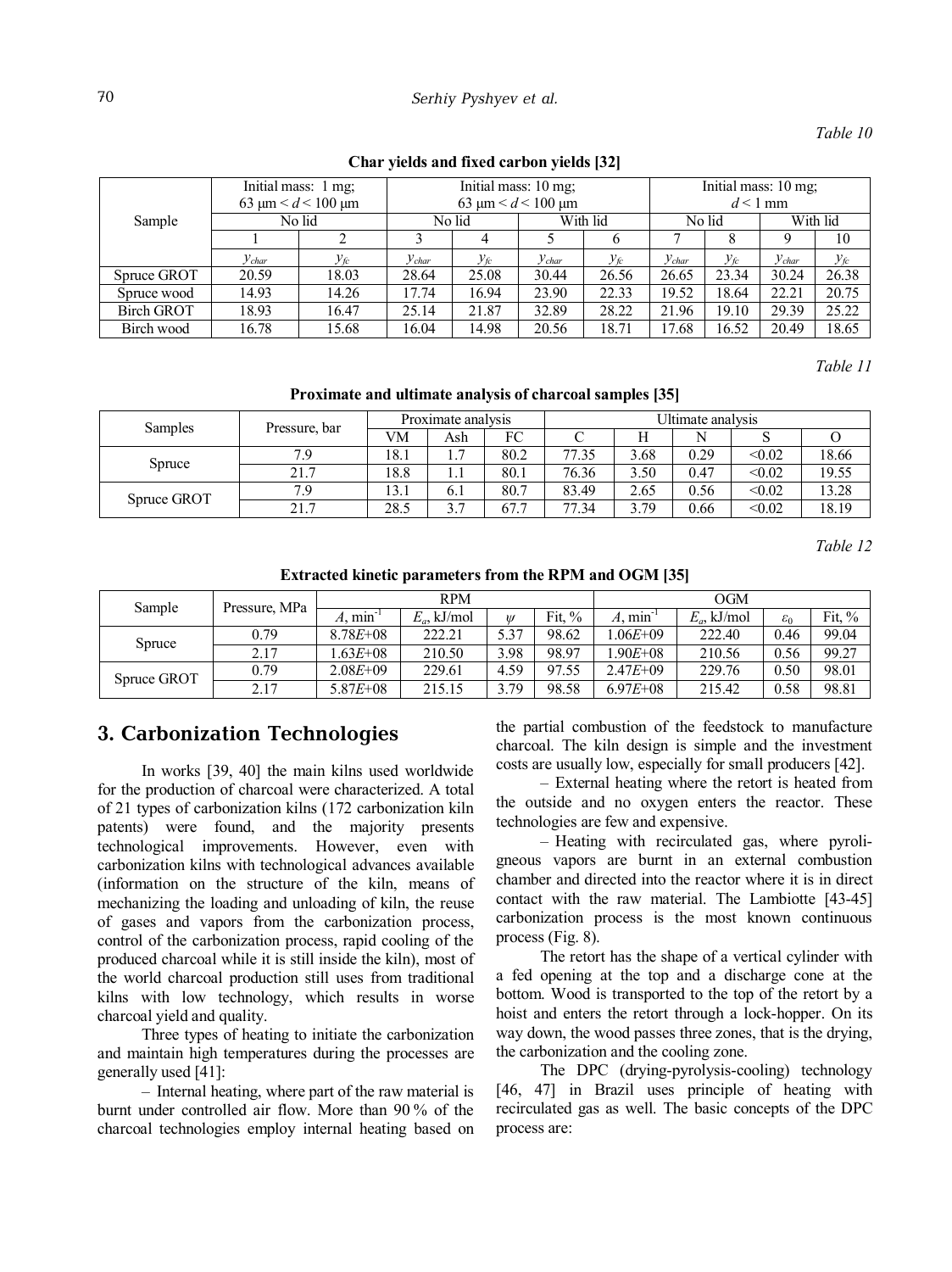

**Fig. 8.** Lambiotte technology [45]

 $\rightarrow$  Utilization of the emitted gases – condensable and noncondensable  $-$  as a source of the thermal energy required by the carbonization process.

 $\rightarrow$  Utilization of gases emitted during the pyrolysis step as a heart carrier for the endothermic stage of the pyrolysis.

The functions of wood drying, pyrolysis and the charcoal are performed simultaneous and independently into at least three reactors.The emitted gases during pyrolysis with a significant heating value are burned in a combustion chamber, generating hot gases which are transported to the reactor performing the wood drying.

Carbonex [48] is the latest technology on the market totally automated. This company developed, designed, built and started a complete installation from the preparation of wood; reception, cutting and drying, to high-efficiency charcoal and electricity production (1.4 MWe) from the pyrolysis gases.

Zola *et al*. [49] presented multiple criteria decisionmaking (MCDM) method to select a proper charcoal kiln by taking into consideration the industry's know how and needs. To solve this problem with the influence of the decision-maker, the Analytic Hierarchy Process (AHP)

method was chosen to evaluate the criteria's weight. Furthermore, to allow the decision-maker to analyze both, quantitative and qualitative criteria, the best alternative was chosen by using the Fuzzy Technique for Order Preference by Similarity to Ideal Solution (TOPSIS) method. Finally, the method that allows the decision maker to play a crucial role in the process was proposed. Combined with AHP, the fuzzy TOPSIS method made it possible to list the most suitable alternative within the considered industry conditions. Conclusively, the method generates different results for each case decision maker, showing it to be a successful tool for the charcoal industry to select the best kiln, thus boosting the production of renewable energy.

# **4. Conclusions**

Charcoal is used to produce chemicals and diverse pharmaceuticals products. It is also used in refining metals, for the manufacture of fireworks, production of activated carbon, and domestic cooking and heating. Nowadays, more than 50 million tons ofcharcoal was produced globally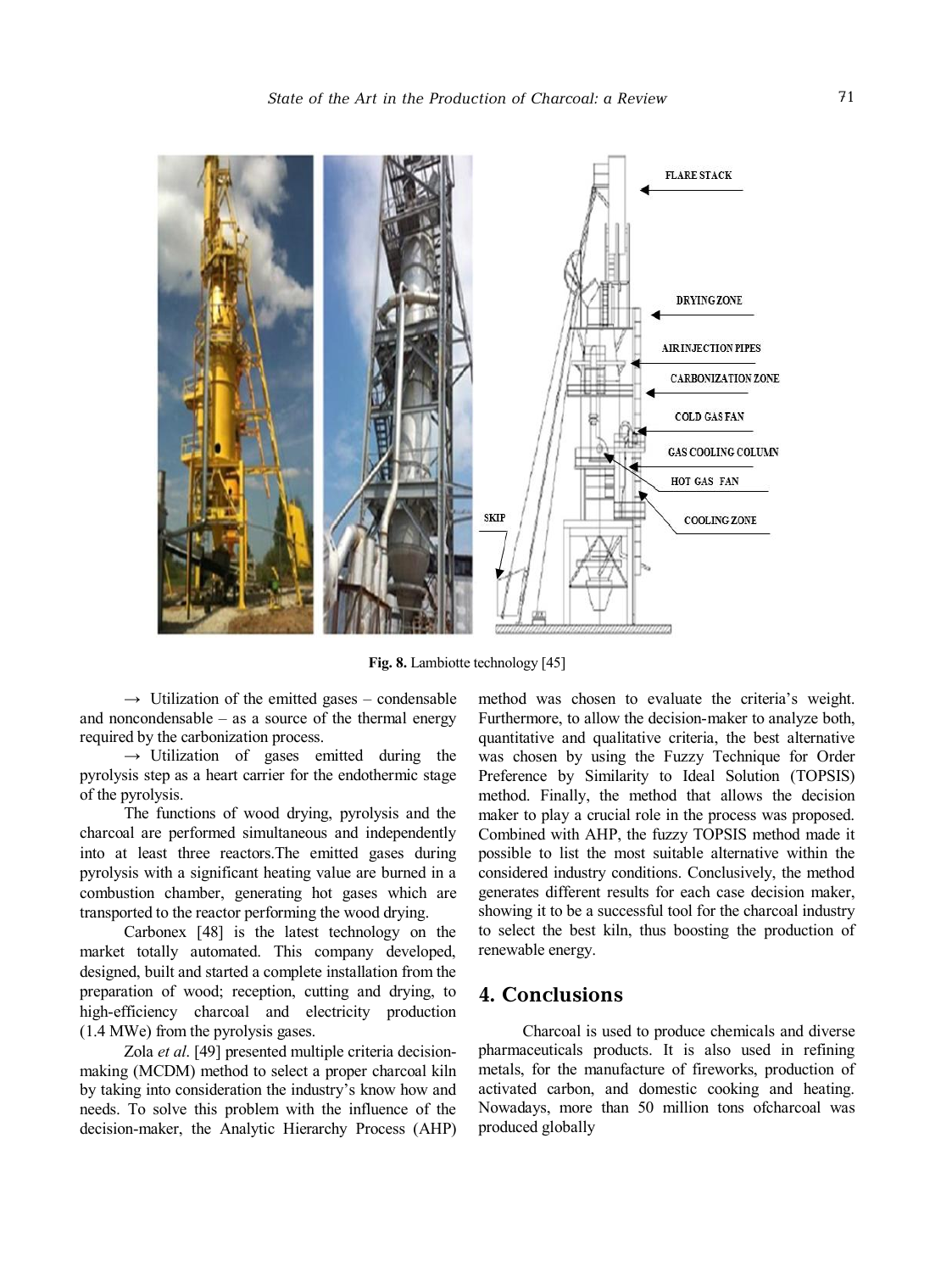Charcoal yield and quality are related to biomass types and their characteristics such as size, physical properties and proportion of chemical components. Moreover, charcoal quality is strongly affected by process parameters such as temperature of carbonization, heating rate, level of oxygen, and pressure. Besides, the charcoal quality is assessed by the proximate analysis, elemental analysis, calorific value, *etc*.

It was shown that the most of the world charcoal production still uses traditional kilns with low technology, which results in worse charcoal yield and quality.

## **Symbols**

 $M$  – total moisture, %; H – content of hydrogen, %; ASH – ash content,  $\%$ ; N – content of nitrogen,  $\%$ ; VM – volatile matter,  $\%$ ; S – content of sulfur,  $\%$ ; FC – fixed carbon,  $\%$ ; O– content of oxygen,  $\%$ ;  $C$  – content of carbon, %; H/C,  $O/C$  – atomic ratios; HHV – high heating value, MJ/kg; *A* –preexponential factor,  $\min^{-1}$ ;  $y_{char}$  – yield of char, %;  $E_a$  – energy of activation, KJ/mol;  $y_f$ <sup> $\sim$ </sup> – yield of fixed carbon, %; RPM – random pore model; *ψ* – structural parameter related to the pore structure

and surface area of initial

char samples

**References** 

model;

OGM – overlapped grain

[1] Altun N., Hiçyılmaz C., Kök M.: J. Anal. Appl. Pyrolysis, 2003, **67**, 369. https://doi.org/10.1016/S0165-2370(02)00075-X [2] Shuping Z., Tulong W., Minde Y. *et al.*: Bioresource Technol., 2010, **101**, 359. https://doi.org/10.1016/j.biortech.2009.08.020 [3] Pyshyev S., Prysiazhnyi Yu., Shved M. *et al.*: Сrit. Rev. Envir. Sci. Tech., 2017, **24**, 2387. https://doi.org/10.1080/10643389.2018.1426968 [4] Prysiazhnyi Yu., Shved M., Pyshyev S. *et al.*: Chem. Chem. Technol., 2018, **12**, 355. https://doi.org/10.23939/chcht12.03.355 [5] Malovanyy M., Petrushka K., Petrushka I.: Chem. Chem. Technol., 2019, **13**, 372. https://doi.org/10.23939/chcht13.03.372 [6] Food and Agricultural Organization. Forestry Production and Trade; FAO: Rome, Italy, 2019. [7] WorldWildlife Fund. The Dirty Business of Barbecue Charcoal;WorldWildlife Fund: Washington, DC, USA,2019. [8] Bailis R., Rujanavech C., Dwivedi P. *et al.*: Energy Sustain. Dev., 2013,**17**, 189. https://doi.org/10.1016/j.esd.2012.10.008 [9] Pereira E., Martins M., Pecenka R. *et al.*: Renew. Sustain. Energy Rev.,2017, **75**, 592. https://doi.org/10.1016/j.rser.2016.11.028 [10] The Forest Trust. Charcoal TFT Research. http://www.tftearth.org/wp-content/uploads/2015/05/TFT-charcoalresearch.pdf [11] MacroMarket. Wood Charcoal (Including Shell or Nut Charcoal). https://macro.market/product/09440200 [12] Observatory of Economic Complexity. Wood Charcoal (Including Shell or Nut Charcoal). https://oec.world/en/profile/hs92/440200/

[13] International Energy Agency. What is Energy Security? International Energy Agency: Paris, France, 2018. [14] United States Chamber of Commerce. International Index of Energy Security Risk. Assessing Risk in a GlobalEnergy Market. https://www.globalenergyinstitute.org/sites/default/files/energyrisk\_ intl\_2016.pdf [15] Industrial charcoal making. Food and agriculture organization of the United Nations. Rome, 1985, 142. [16] Pereira B., Oliveira A., Carvalho A. *et al.*: Int. J. Forestry Res., 2012, 523025. https://doi.org/10.1155/2012/523025 [17] Nhuchhen D., Afzal M.: Bioengineering, 2017, **4**, 7. https://doi.org/10.3390/bioengineering4010007 [18]Jigisha P., Channiwala S., Ghosal G.: Fuel, 2005, **84**, 487. https://doi.org/10.1016/j.fuel.2004.10.010 [19] Briseno-Uribe K., Carrillo Parra A., Bustamante-Garcia V. *et al.*: Int. J. Green Energ., 2015, **12**, 961. https://doi.org/10.1080/15435075.2014.891121 [20] Oyedun A., Lam K., Hui C.: Chinese J. Chem. Eng., 2012, **20**, 455. https://doi.org/10.1016/S1004-9541(11)60206-1 [21] Bustos-Vanegas J., Martins M., Freitas A. *et al.*: Fuel, 2019, **244**, 412. https://doi.org/10.1016/j.fuel.2019.01.136 [22] Somerville M., Deev A..: Renew. Energ., 2020, **151**, 419. https://doi.org/10.1016/j.renene.2019.11.036 [23] Kluska J., OchnioM., Kardas D.: Waste Manage., 2020, **105**, 560. https://doi.org/10.1016/j.wasman.2020.02.036 [24] Zhang X., Yuan Z., Yao Q. *et al*.: Bioresour. Technol., 2019, **290**, 121800. https://doi.org/10.1016/j.biortech.2019.121800 [25] Takada M., Niu R., Minami E. *et al.*: Biomass Bioenerg., 2018, **115**, 130. https://doi.org/10.1016/j.biombioe.2018.04.023 [26] Fu P., Yi W., Bai X. *et al.*: J. Bioresour. Technol., 2011, **102**, 8211. https://doi.org/10.1016/j.biortech.2011.05.083 [27] Chun Y., Sheng G., Chiou C. *et al*.: Environ. Sci. Technol., 2004, **166**, 500. https://doi.org/10.1021/es960481f [28] Ahmad M., Lee S., Dou X. *et al.*: Bioresour. Technol., 2012, **118**, 536. https://doi.org/10.1016/j.biortech.2012.05.042 [29] Demirbas A.: Energy, 1999, **24**, 141. https://doi.org/10.1016/S0360-5442(98)00077-2 [30] Miranda M., Veras C., Ghesti G: Waste Manage., 2020, **103**, 177. https://doi.org/10.1016/j.wasman.2019.12.025 [31] Ahmad R., Sulaiman S., Yusuf S. *et al.*: Platform: A Journal of Engineering, 2020, **4**, 73. [32] Tran K.-Q., Alonso M., Wang L. *et al.*: Energy Procedia, 2017, **105**, 787. https://doi.org/10.1016/j.egypro.2017.03.390 [33] Wang L., Skreiberg O., Gronli M. *et al.*: Energ. Fuel., 2013, **27**, 2146. https://doi.org/10.1016/j.egypro.2017.03.390 [34] Di Blasi C.: Prog. Energ. Combust., 2008, **34**, 47. https://doi.org/10.1016/j.pecs.2006.12.001 [35] Bui H.-H., Wang L., Tran K.-Q. *et al.*: Energy Procedia, 2017, **105**, 316. https://doi.org/10.1016/j.egypro.2017.03.320 [36] Liu H. *et al.*: Energ. Fuel., 2003, **17**, 961. https://doi.org/10.1021/ef020231m [37] Adschiri T, Kojima T, Furusawa T.: Chem. Eng. Sci., 1987, **42**, 1319. https://doi.org/10.1016/0009-2509(87)85005-4 [38] Wang L., Barta-Rajnai E., Hu K.: Energy Procedia, 2017,**105**, 830. https://doi.org/10.1016/j.egypro.2017.03.397 [39] Rodriges T., Braghini Jr. A.: J. Anal. Appl. Pyrolysis, 2019, **143**, 104670. https://doi.org/10.1016/j.jaap.2019.104670 [40] Rodriges T., Braghini Jr. A.: Renew. Sustain. Energ. Rev., 2019, **111**, 170. https://doi.org/10.1016/j.rser.2019.04.080 [41] Gronli M.: Industrial production of charcoal. SINTEF Energy Research. 1999. N-7465. Trondheim. Norway. [42] Kammen D., Lew D. (Eds.): Renewable and Appropriate Energy Report. National Renewable Energy Laboratory: University

of California, Berkeley 2005.